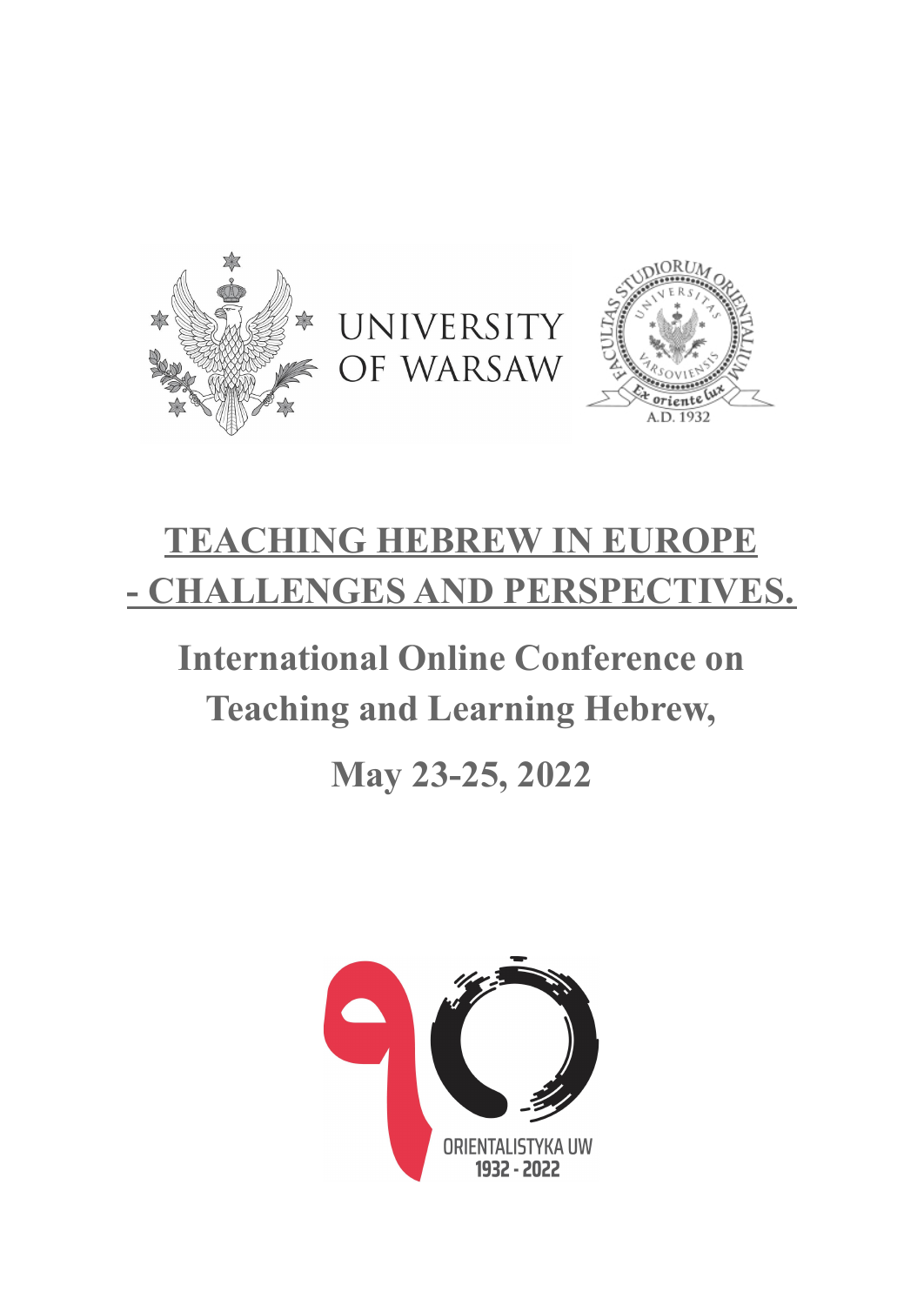#### **Monday, May 23**

#### **10:00-11:00 Opening Session**

Greetings from Professor Piotr Taracha, the Dean of the Faculty of Oriental Studies, Warsaw University.

Greetings from Dr Angelika Adamczyk, the Head of the Hebrew Department, Faculty of Oriental Studies, Warsaw University.

Opening Lecture by Professor Shoshana Ronen, Hebrew Department, Faculty of Oriental Studies, **הדור החדש של חוקרי העברית בפולין** :University Warsaw

#### **11:00-11:30 COFFEE BREAK**

**11:30-13:00 Session 1: Research into Teaching and Learning of Hebrew**

Chair: Prof. Agnieszka Jagodzińska, University of Wrocław, Poland (session in English)

- 1) Inna Grigoryan, The Kosygin Russian State University, Moscow, Russia *Dif iculties in acquiring Modern Hebrew as a second foreign language among both students of humanities and non-humanities*
- 2) Daniel Green, Laura Levstock, Julia Charlotte Wetschnig, University of Vienna, Austria *Modern Hebrew in Adult secondary education: a study of students' attitudes at Abendgymnasium Wien*
- 3) Lidia Tuwalska-Napiórkowska, Warsaw University, Poland *Who needs grammar anyway? The role of grammatical awareness in the teaching of Hebrew as a root-and-pattern based language*

#### **13:00-14:00 LUNCH BREAK**

**14:00-15:30 Session 2: Innovative Programs of Hebrew Instruction**

Chair: Dr Angelika Adamczyk, Warsaw University, Poland

1) Irena Blanky-Karlin, Kaye Academic College of Education&Levinsky College of Education, Israel *מפגש לשוני ורב-תרבותי בין-לאומי – עבר, הווה ועתיד: הוראת העברית כשפה נוספת בסביבה מתוקשבת במכללת קיי*

2) Iuliia Zonova, Ulpan Katan, Tel-Aviv, Israel; The Kosygin State University of Russia, Moscow, Russia

*הגישה האקלקטית בהוראת עברית כשפה זרה*

3) Marta Dudzik-Rudkowska, Warsaw University, Poland *ואלס עם עברית. גישת CLIL ככלי בלימוד השפה העברית כשפה זרה*

#### **15:30-16:00 COFFEE BREAK**

#### **16:00-17:30 General discussion panel**

Topic: Available published Hebrew teaching materials as seen by Hebrew teachers in Europe – remarks, shortcomings, solutions, suggestions.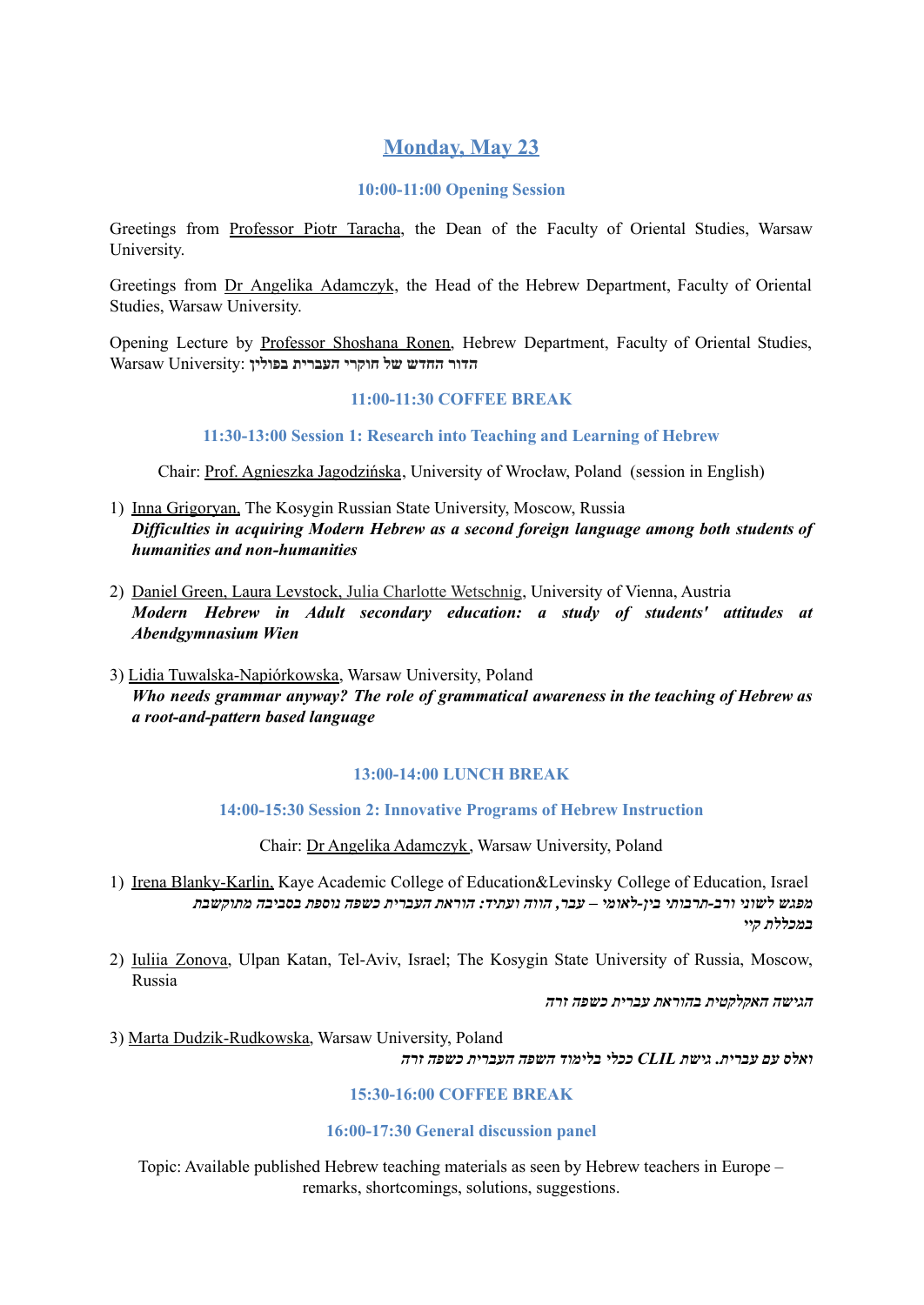#### **Tuesday, May 24**

#### **10:00-11:30 Session 3: Going Online**

#### Chair: Dr Ewa Węgrzyn, Jagiellonian University, Poland

1) Evgueny Maryanchick, Yulia Kondrakova, Rina Zaslavsky, The Kosygin Russian State University Moscow, Russia

#### *לומדת עיד"ן ככלי למיטוב לימודי העברית*

2) Yaniv Hagbi, Universiteit van Amsterdam, Kingdom of the Netherlands

*היום שאחרי המגיפה: כלים להוראת עברית בימים כתיקונם ושלא כתיקונם*

3) Il-Il Yatziv-Malibert, Anat Hammermann-Huff, Inalco, Paris, France

*הוראה מקוונת מבוססת שיטה: הוראת עברית באמצעות "בראש ובראשונה" במכון לחקר שפות המזרח ותרבויותיו, פריז, צרפת*

#### **11:30-12:00 COFFEE BREAK**

#### **12:00-13:30 Session 4: Introducing Culture into Language Instruction**

Chair: Prof. Maciej Tomal, Jagiellonian University, Poland

1) Yulia Makkaveeva, The Kosygin Russian State University, Moscow, Russia *טכניקות של בלשנות המאגר בהוראה של השפה העברית*

2) Yulia Kondrakova, Iuliia Budman, The Kosygin Russian State University, Moscow, Russia *חוברת התרגילים "שאלות ותשובות" ללומדי עברית ברמות א',+ ב'*

3) Anna Piątek, Warsaw University, Poland

*ספרות ילדים ישראלית ככלי להוראת עברית*

#### **13:30-14:30 LUNCH BREAK**

#### **14:30-15:00 Get-together for discussion panels**

Opening access to discussion breakout rooms. Participants will be encouraged to join any of the rooms at any time, in order to participate in discussions focusing on particular challenges and problems they face.

#### **15:00-16:00**

#### **Room 1, Moderation: M. Dudzik Room 2, Moderation: A. Adamczyk**

Communicative Approach in teaching Hebrew as a foreign language. Other innovative teaching methods.

Testing and certification. Applying CEFR to Hebrew Assessment.